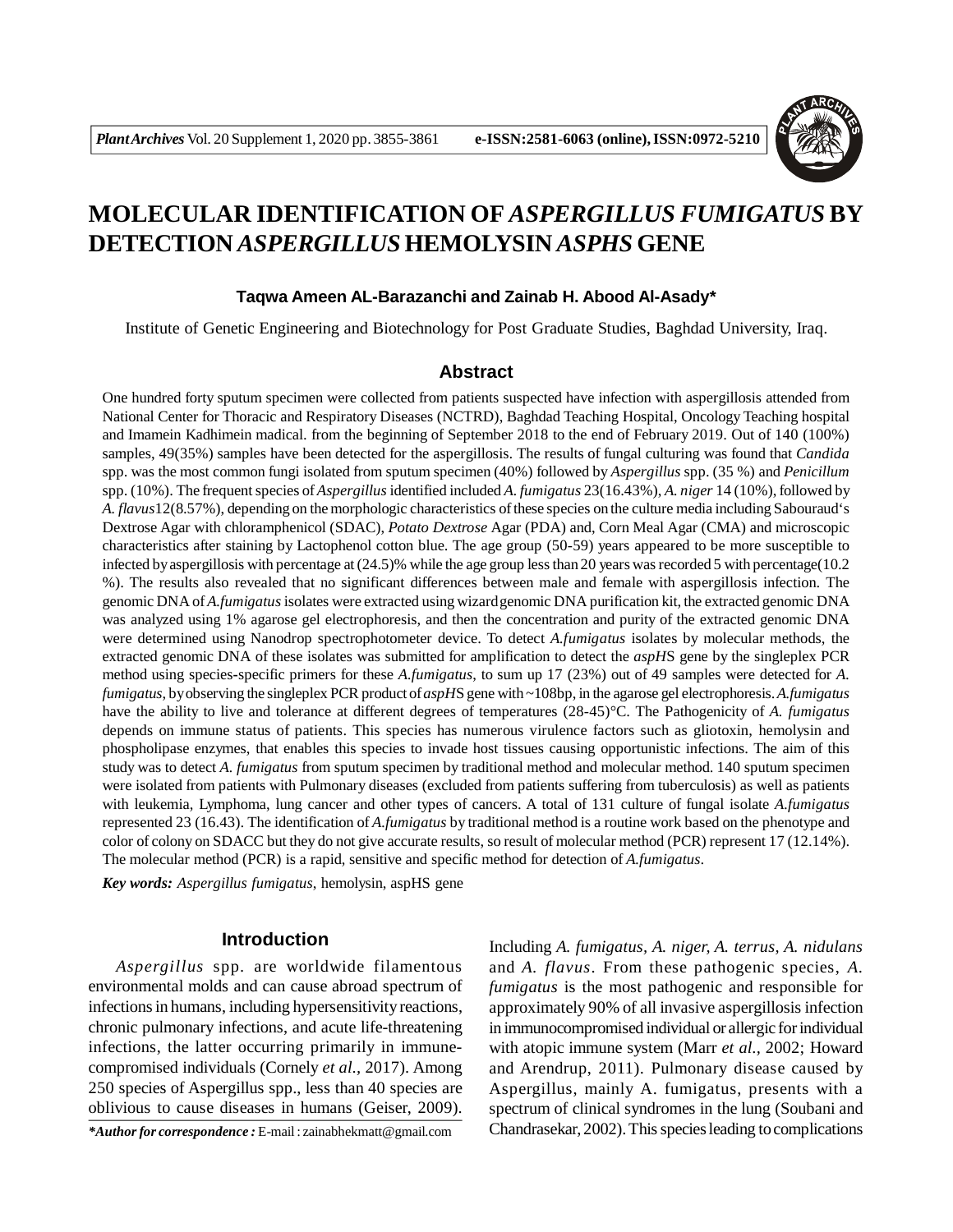including a spectrum of diseases from allergic responses to the organism (allergic bronchopulmonary aspergillosis), to colonization with *Aspergillus* species, aspergilloma or fungus ball, other superficial conditions (external ear colonization), invasive infection (invasive pulmonary aspergillosis) and other clinical syndromes of tissue invasion) (Patterson, 2011). Patients at highest risk for invasive aspergillosis include those with prolonged neutropenia; recipients of hematopoietic stem cell transplants or solid organ transplants, especially lung transplants; patients with advanced AIDS; and those with chronic granulomatous disease (Patterson *et al.,* 2000; Segal and Romani, 2009).

*Aspergillus fumigatus* is opportunistic saprophytic mold that produces airborne spores (conidia) as people inhale, on average, hundreds of these infectious daily. So far, the immune competent hosts, encounters of theses conidia and killed by cells of the pulmonary immune system. However, disease occurs when the host response is too weak. *A. fumigatus* represents a main cause of morbidity and mortality (Jenks and Hoenig, 2018).

The hypothesis suggested that most important genes involved in high temperature tolerance is heat shock protein (HSP) gene, controlling the production of HSPs (Burnie *et al.,* 2006). HSPs are generally present in eukaryotic and prokaryotic cells (Zhang *et al*., 1998) and their expression levels increase under stress conditions.. It has been shown that the expression of HSP70 prepares a condition for fungi to adapt to new environmental situations (Allendoerfer *et al*., 1996).

The hemolysin produced by *A. fumigatus* as a hemolytic toxin is another secondary metabolites that promotes aspergillosis and it may also promote the opportunistic infections (Nayak *et al.,* 2013). Hemolysins are capable of lysing red blood cells as well as nucleated cells. One cluster of these proteins, including hemolytically active representatives has been identified as the Aegerolysin family. Aegerolysins form the largest group of fungal hemolysins that have been characterized. They are generally small in size  $(15 – 20$  kDa) with a  $\beta$ -sheet structure, conserved cysteine residues, and characterized by a large number of aromatic and acidic residues. These proteins are stable over a wide range of pH but are heat labile above temperatures of 60–65°C (Nayak *et al.,* 2013). A. fumigatus possesses two aegerolysin hemolysins that belong to the aegerolysin family of proteins, and a third hemolysin that has been identified as an asphemolysin-like protein (Wartenberg *et al.,* 2011). Asp-HS is secreted by A. fumigatus into the environment and can kill cells that are in the vicinity of the spore and it is enables to disrupt blood cells and release of iron, an important growth factor for microbes especially during infection (Malicev *et al.,* 2007).

#### **Meterials and Methods**

#### **Samples collection**

During the period of study from September 2018 to February 2019, 100 aspergillosis sputum were collected from patients clinically diagnosed with aspergillosis, Pulmonary diseases (excluded from patients suffering from tuberculosis) as well as patients with leukemia, Lymphoma ,lung cancer and other types of cancers ,this specimens were collected from National Center for Thoracic and Respiratory Diseases (NCTRD), Baghdad Teaching Hospital, Oncology Teaching hospital and Imamein Kadhimein madical. The patient's ages ranged from 6 months to 3 years. This study was carried out after obtaining the approval from the Institute of Genetic Engineering and Biotechnology for Post Graduate Studies/ Baghdad University and Ministry of Health/ Iraq. Sputum were taken from the patients under sterile conditions and immediately transferred to the laboratory to inoculate into brain heart infusion broth for 4-6 hours, then inoculated on Sabaroud dextrose agar ,Potato dextrose agar and Corn meal agar (Hi media , India ) at 28°C for 7 days then direct exam by Lactophenol cotton blue stain under light microscope (40x).

## **DNA extraction**

Genomic DNA was extracted from the *A. fumigatus* isolates using a commercial wizard genomic DNA purification kit according to manufacturer's instructions (Promega, USA) with some modification. Briefly, 1 ml of an overnight *A. fumigatus* culture grown at 28°C in SDA broth (Sigma, USA) was transferred to a 1.5 ml micro centrifuge tube. The microcentrifuge tube was centrifuged at 14,000 rpm for 3 minutes to pellet the cells and the supernatant was removed. 600 µl of nuclei lysis solution (wizard genomic DNA purification kit) was added and gently pipet until the cells is resuspended. The microcentrifuge tube was incubated in water bath at 80°C for 5 minutes to lyse the cells; then cool to room temperature. 3 µl of RNase solution (wizard genomic DNA purification kit) was added to the cell lysate and the microcentrifuge tube was inverted for 5 times to mix. The microcentrifuge tube was incubated at 37°C for 60 minutes and cool to room temperature. 200 µl of protein precipitation solution (wizard genomic DNA purification kit) was added to the RNase-treated cell lysate and vortex vigorously at high speed for 20 seconds to mix the protein precipitation solution with the cell lysate. The microcentrifuge tube was incubated on ice for 5 minutes and centrifuged at 14,000 rpm for 5 minutes. The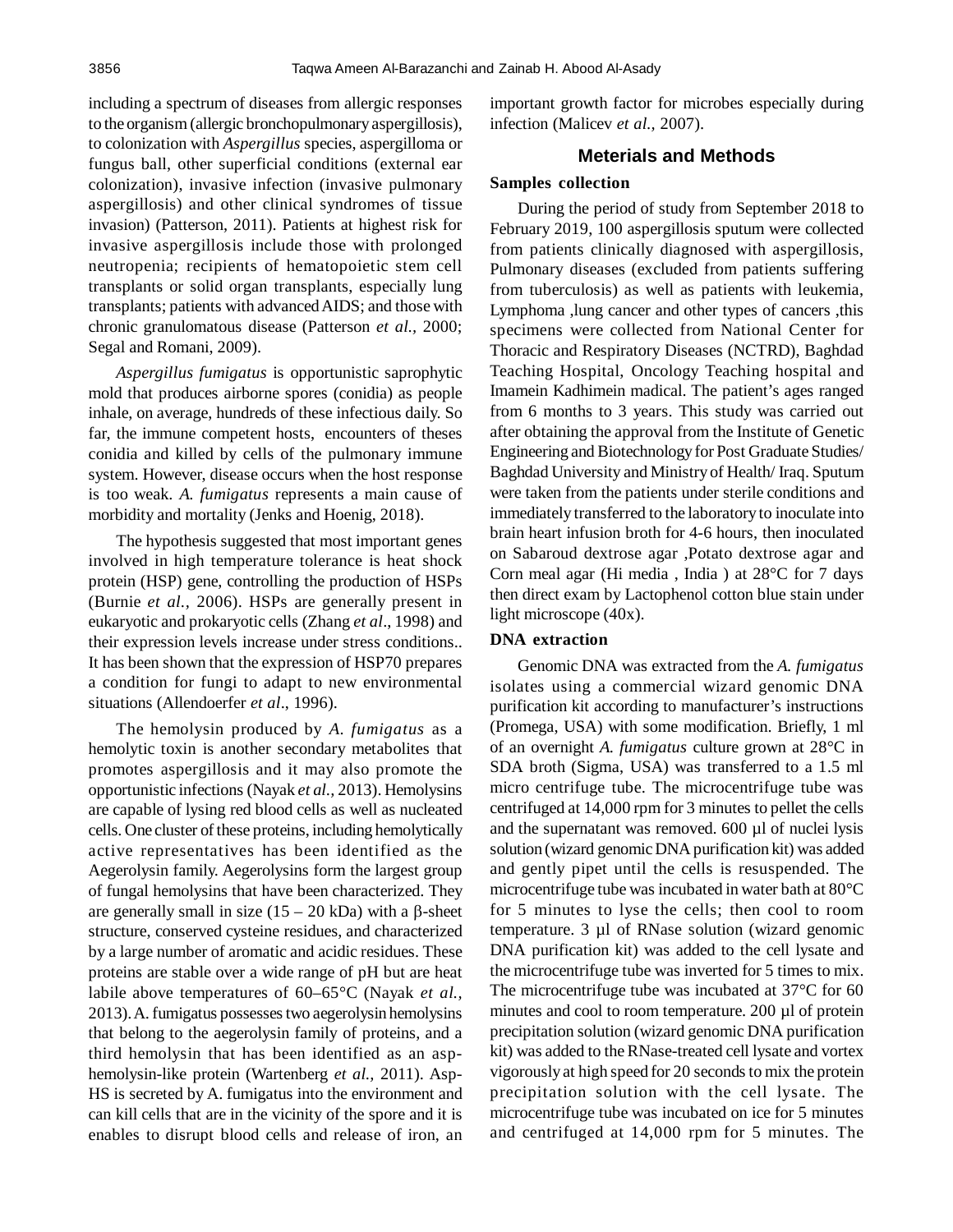supernatant containing the DNA was transferred to a clean 1.5ml microcentrifuge tube containing 600 *µ*l of room temperature isopropanol. The microcentrifuge tube was gently mixed by inversion until the thread-like strands of DNA form a visible mass and centrifuged at 14,000 rpm for 5 minutes. The supernatant was carefully pour off and the microcentrifuge tube was drained on clean absorbent paper. 600 µl of room temperature 70% ethanol was added and then the microcentrifuge tube was gently inverted several times to wash the DNA pellet. The microcentrifuge tube was centrifuged at 14,000 rpm for 2 minutes and the ethanol was carefully aspirated. The microcentrifuge tube was drained on clean absorbent paper and the pellet was allowed to air-dry for 15 minutes. 100 *µ*l of DNA rehydration solution (wizard genomic DNA purification kit) was added to the microcentrifuge tube and the DNA was rehydrated by incubating at 65°C for 1 hour. The solution was periodically mixed by gently tapping the microcentrifuge tube and the DNA sample was stored at **-** 20°C until use.

#### **DNA quantification**

The extracted DNA from the 23 *A. fumigatus* isolates was quantified spectrophotometrically at O.D. 260/ 280 nm with ratios 1.4-1.5. The sensitivity of the *A. fumigatus* -F and *A. fumigatus* -R primers was evaluated by PCR amplification for serial diluted concentrations (10-100 ng) of purified genomic DNA isolated from *A. fumigatus.*

#### **Primers selection**

To select singleplex PCR primers that can give specific amplification DNA for the species-specific primers *aspHS* gene for detection of *A. fumigatus* were used according to (Gravelat *et al*., 2008), and then the general properties of these primers were checked by using Oligocalc Oligonucleotide Porperties Calculator program, This set of primers was designed based on the conserved region in *A. fumigatus*, primers were synthesized by Alpha DNA, Kanda. The primers sequence of *aspHS* gene and their size of product are shown in (Table 1).

#### **Singleplex PCR master mix**

The singleplex PCR reaction of *aspHS* gene detection of *A. fumigatus* was performed in 25 µl volumes containing 5.5 µl of nuclease free water, 12.5 µl of Go Taq Green Master Mix 2X containing (GoTaq DNA

**Table 1:** The primers sequences of *aspHS* gene of *A.fumigatus* and their product size(Al- Bayati *et al.,* 2016).

| Primer Name  | Seq.                      | Tm   Size of product |
|--------------|---------------------------|----------------------|
| $aspHS -F$   | AGTCCACTGGGACTGTCCAT   58 | ~108bp               |
| asp $HS - R$ | GCACCACCATACTTGTTCCA      |                      |

polymerase supplied in 2X Green GoTaq reaction buffer (pH 8.5), 400 µM dATP, 400 µM dGTP, 400 µM dCTP, 400 µM dTTP, 3 mM MgCl2, yellow and blue dyes which function as loading dyes when reaction products are analyzed by agarose gel electrophoresis), 2.5 *µ*l of 20 pmol *A.fumigatus* -F primer and 2.5 *µ*l of 20 pmol *A.fumigatus* -R primer and 2 *µ*l of the genomic DNA sample. The mixes were overlaid with 2 drops of mineral oil Table 2.

## **Singleplex PCR program**

Singleplex PCR was carried out in a thermal cycler (Applied Biosystem, 9902, Singapore) according to the PCR program described by  $(14)$ , with some modification. Briefly, the amplification of 16S rRNA gene of *A.fumigatus* was carried out with initial denaturation at 95°C for 6 minutes, followed by 35 cycles of denaturation at 94°C for 30 seconds, annealing at 50°C for *A. fumigatus* -F and *A. fumigatus* -R primers for 90 seconds and extension at 72°C for 2 minutes. The thermal cycles were terminated by a final extension for 10 minutes at 72°C.

## **Singleplex PCR products analysis**

The analysis of singleplex PCR products of *aspHS* gene of *A.fumigatus* were performed on 1% agarose gel. The 100 bp DNA ladder (Promega, USA) was used and the gel was run at 100 volt for 45 minutes at room temperature. The singleplex PCR products were stained with ethidium bromide and visualized by an image analyzer (ChemiImager 5500, Alpha Innotech, USA).

## **Results**

#### **Conventional methods**

One hundred and forty sputum specimen were collected from patients with Pulmonary diseases (excluded from patients suffering from tuberculosis) as well as patients with leukemia, Lymphoma ,lung cancer In the present study the most common isolated was *Candida spp.*56(40%) then *A.fumigatus* 23(16.43%). Followed by *A. niger* 14(10%). then *A. flavus* 12(8.57%). The last fungal isolated *Penicillium spp*. 14(10%). Then culture on SDAC total of 140 specimen collected 49 identify as *Aspergillus spp*. as table 4. The conventional methods include culture of *A.fumigatus* on SDAC after 7 days incubation at 28ºC .Colonies appear powdery

colony, which was at first white, but then turned dark green to gray, with a whitish boundary. The reverse side was white to tan *.* Ranged diameter of colony 60 to 70 mm (figure1A, B), then direct examination by using Lactophenol cotton blue stains and examined Under light microscope (40x)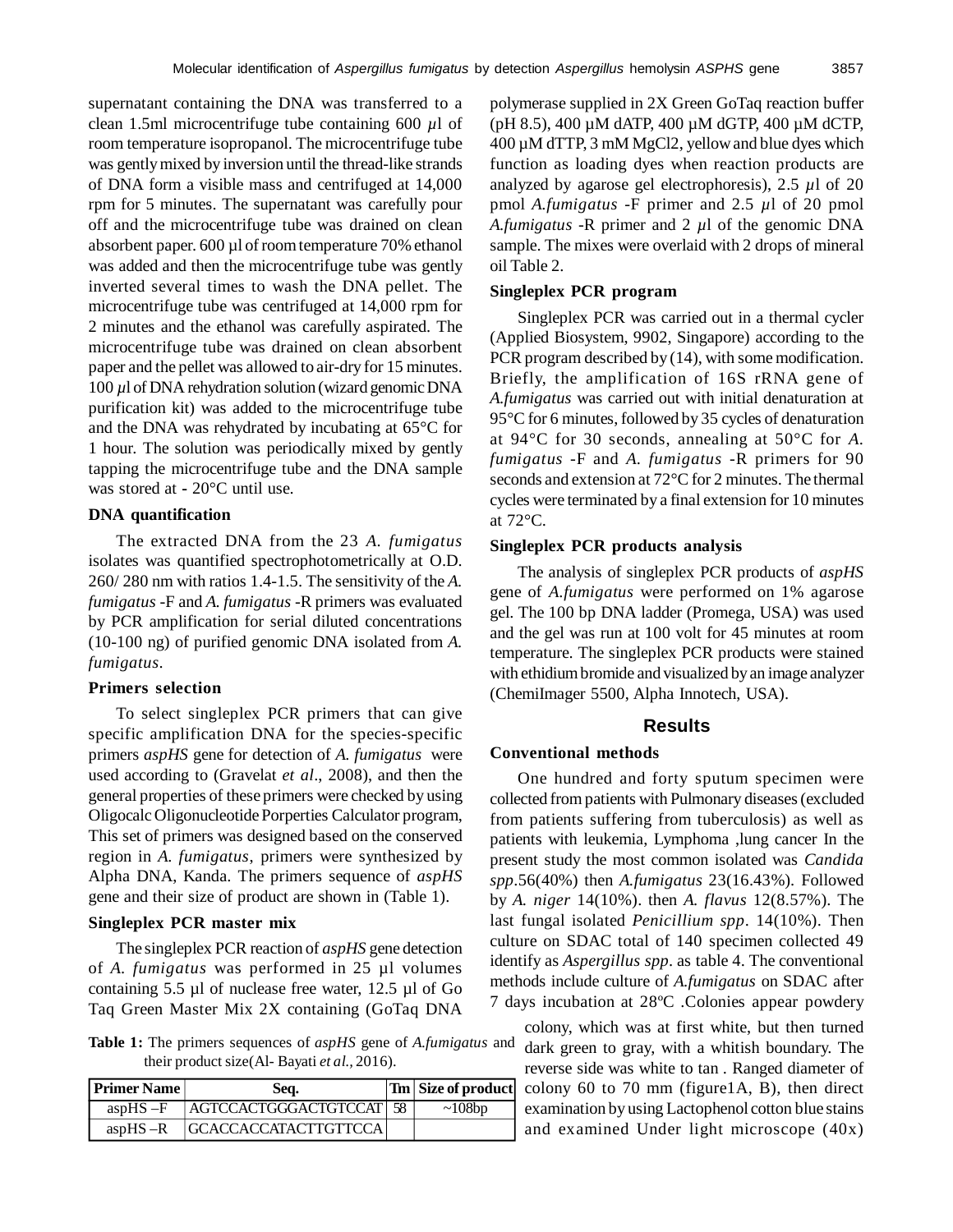| <b>Component</b>       | <b>Concentration</b> | Amount $(\mu l)$ |
|------------------------|----------------------|------------------|
| GoTaq Green Master Mix | 2X                   | 12.5             |
| $aspHS$ -F primer      | $10 \mu M/\mu$       |                  |
| $aspHS$ -R primer      | $10\mu M/\mu$        |                  |
| Nuclease free water    |                      | 4.5              |
| DNA sample             |                      |                  |
| Total volume           |                      | 25               |

**Table 2:** Singleplex PCR master mix to detect the *aspHS* gene of *A. fumigatus* isolates*.*

**Table 3:** Singleplex PCR program to detect the *aspHS* gene of *A. fumigatus* isolates.

| No.           | <b>Step</b>          |                |                   | <b>Temperature</b> Time No. of Cycles |
|---------------|----------------------|----------------|-------------------|---------------------------------------|
|               | Initial denaturation | $95^{\circ}$ C | $5 \text{ min}$ . |                                       |
|               | Denaturation         | $95^{\circ}$ C | 30 sec.           | 30                                    |
| $\mathcal{R}$ | Annealing            | 58°C           | 30 sec.           |                                       |
|               | Extension            | $72^{\circ}$ C | 60 sec.           |                                       |
| 5             | Final extension      | $72^{\circ}$ C | min.              |                                       |
|               | Storage              | 4°C            | 66                |                                       |

*A.fumigates* is characterized by the formation of a conidiophore with columnar conidial heads consisting of flask-shaped vesicles (19-31 *µ*m diameter), uniseriate phialides, and long chains of conidia. Conidia are bluishgreen to pale green, size 2-3 µm and globose finely rough generally hydrophobic. The conidiophores are usually less than 300 µm in length and smooth Fig. 2.

#### **Analysis of extracted DNA of** *A.fumigatus* **isolates**

After performing of the DNA extraction from *A.fumigatus* isolates, agarose gel electrophoresis was adopted to confirm the presence and integrity of the extracted DNA using 1% agaros gel at 7 volt/ cm for 45 minutes (Fig. 4).



**Fig. 1:** *A.fumigatus* on SDAC medium after 7 days incubation at 28 ºC, Plate (A) top view.

**Table 4:** Fungal isolated in this study.

| <b>Samples</b>        | NO.           | $\frac{0}{0}$ |
|-----------------------|---------------|---------------|
| Aspergillus fumigatus | 23            | 16.43         |
| Aspergillus niger     | 14            | 10            |
| Aspergillus flavus    | 12            | 8.57          |
| Candida albican       | 31            | 22.14         |
| Candida tropicalis    | 13            | 9.29          |
| Candida glabrata      | 8             | 5.71          |
| Candida parapsilosis  | 4             | 2.86          |
| Penicillium spp.      | 14            | 10            |
| $Mix*$                | 12            | 8.57          |
| Negative              | 9             | 6.43          |
| Total                 | 140           | 100           |
| Chi-Square $(\chi^2)$ |               | $8.936**$     |
|                       | $*$ (P<0.01). |               |

\**.Afumigatus*, *A.nige*r,*A.flavus*,*Candida albican*, *Candida tropicalis*, *Candida glabrata*, *Candida parapsilosis* and *Penicillium* spp.

## **Analysis of singleplex PCR products of** *aspHS* **gene for** *A.fumigatus*

On the basis of the *aspHS* gene sequence, a product of ~108 bp was amplified by singleplex PCR with *A.fumigatus* -F and *A.fumigatus* -R primers. The singleplex PCR products and 100 bp DNA ladder were resolved by electrophoresis. 5*µ*l of the singleplex PCR product were loaded on 1.5% agarose gel and run at 100 volt/ cm for 60 minutes. The gel was stained with ethidium bromide solution  $(0.5 \mu g/mol)$  for 15-30 minutes; finally, bands were visualized on UV transiluminator at 350 wave length and then photographed by using photo documentation system. The singleplex PCR result was considered positive for *A.fumigatus* when there was presence of ~108bp singleplex PCR product band of *aspHS* gene for the *A.fumigatus* on the agarose gel electrophoresis, no amplification was observed with negative control (Fig. 5). In 49 *Aspergillus spp*. clinically



**Fig. 5:** Agarose gel electrophoresis of singlplex PCR amplified products for *aspHS* gene of *A. fumigatus* were fractionated on 1.5% agarose gel electrophoresis stained with Eth.Br. Lane M :100bp DNA marker. Lane (1-17): PCR products of *aspHS* gene showed positive result with positive bands of 108 bp of *A. fumigatus*.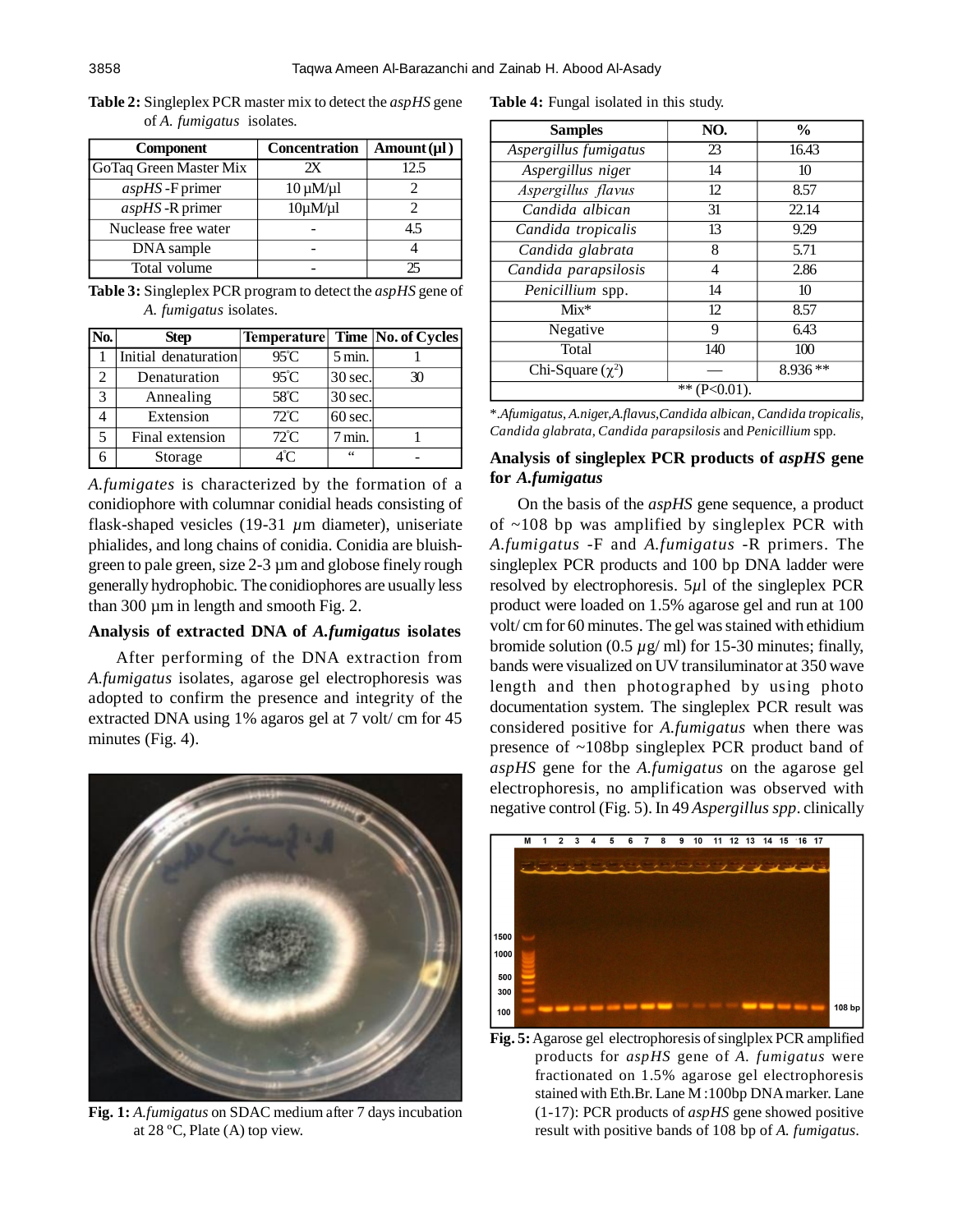

**Fig. 2:** *A.fumigatus* on SDAC medium after 7 days incubation at 28 ºC, Plate ( B) reverse view.



diagnosed with aspergillosis , the singleplex PCR method showed that *aspHS* gene (108bp) exists in 17(83.3%) of isolations out of 23(100%) that were positive identified by morphological and microscopic methods. **Fig. 3:** *A.fumigatus* under light microscope (40x).

# **Discussion**

Identification of this fungal isoklate by using the conventional methods include culture, Gram staining and biochemical tests which were go together with study conducted by (Raper and Fennell, 1965). Showed that the fungal cultures were positive in 131(93.6%) patients versus 9(6.4%) patients revealed negative bacterial culture, the most common isolated was *Candida spp.* 56(40%) then *A.fumigatus* 23(16.43%). Followed by *A. niger* 14(10%). then *A. flavus* 12(8.57%). The last fungal



**Fig. 4:** Agarose gel electrophoresis for extracted genomic DNA of *A. fumigatus* isolates using 1% agarose gel at 7volt/cm for 1 hour. Lane 1-10: Extracted genomic DNA.

isolated *Penicillium spp*. 14(10%). Direct Examination of sputum by KOH 10% is a bad and old method to detected about fungi because its reaction with sputum and KOH can damage the microscope stage if the slide overflows. In addition, crystals can form on standing so that reading of smear becomes difficult. *A.fumigatus* colonies on SDAC after 7 days incubation at 28ºC, powdery colony, which was at first white, but then turned dark green to gray, with a whitish boundary. The reverse side was white to tan *.* Ranged diameter of colony 60 to 70 mm (Fig. 1A,B). Under light microscope (40x) *A.fumigatus* is characterized by the formation of a conidiophore with columnar conidial heads consisting of flask-shaped vesicles (19-31 *µ*m diameter), uniseriate phialides, and long chains of conidia. Conidia are bluishgreen to pale green, size 2-3 µm and globose finely rough generally hydrophobic. The conidiophores are usually less than 300  $\mu$ m in length and smooth (Fig. 2). The diagnosis of A.fumigatus by traditional method is a routine work based on the phenotype and color of colony on SDAC but they do not give accurate results The identification of Aspergillus spp was conducted according to (Raper and Fennell, 1965; Ellis *et al.,* 2007).

The detection of fungal pathogens in clinical samples by PCR requires the use of extraction methods that efficiently lyse fungal cells and recover DNA suitable for amplification. The most difficult steps in the isolation of *Aspergillus* DNA is to disrupt the cell wall without causing damage to genomic DNA (Bir *et al.,* 1995) and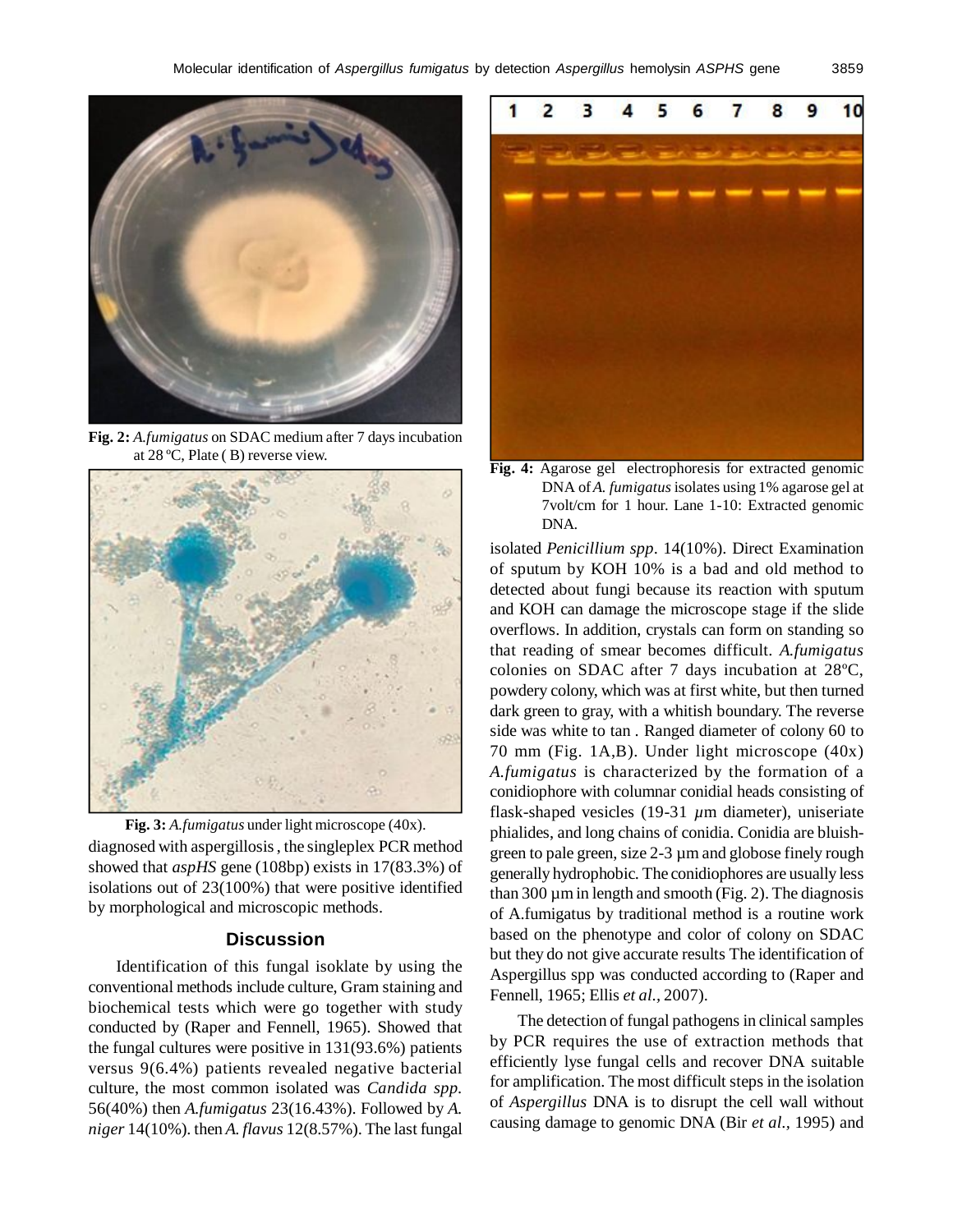the isolation methods should provide a sufficient amount of pure DNA which can be further amplified by PCR while not containing inhibitors at the same time inhibitors which would block PCR (Olexová *et al.,* 2004).

The result of current study showed the important use of commercial kits such as genomic DNA extraction kit as a rapid extraction method, good quality high molecular weight DNA and very useful in avoiding the laboratory contamination during DNA extraction. The results indicated that molecular method (PCR) is a more sensitive and specific than cultural method since it is more stable system in targeting the genes and less affected by environmental circumstances, while cultural method is less sensitive and less specific than molecular method. The molecular method (PCR) to diagnosis of *A.fumigatus* by detected of *aspHS* gene is a more sensitive and specific than cultural method for this detection (Al- Bayati *et al*., 2016).

At a comparison between the conventional and molecular methods, we think that the incubation period is uncertain and inappropriate growth media, in addition to the contamination of culture in identification methods could be the reason for false positive results, this may explain the false positive results in  $32(65.3%)$  out of  $49(100%)$ samples clinically diagnosed with aspergillosis infection by using these conventional methodes, by using pair primers targeted the aspHS gene (~108 bp) showed a positive result in 17(34.6%) out of 49(100%) samples that were positive by the conventional methods. patients who were also gave positive results by these conventional methods. The benefits of molecular methods are more sensitive, more qualitative for results, materials available, but the drawback of molecular methods is costly. These explanations made molecular methods relatively more accurate than conventional methods (Gehlot *et al.,* 2011). The *aspHS* gene, as a target for the specific detection of A. fumigatus by PCR. This target gene encodes a haemolysin, which is over expressed in vivo during infection (Abad-Diaz-De-Cerio *et al*., 2013). Yokota *et al*., (1977) and Kumagai *et al*., (1999) they found gene encodes for a haemolysin, with activity against rabbit and sheep erythrocytes and cytotoxic effects on macrophages and endothelial cells in vitro. The *aspHS* gene is more highly expressed in vivo than in vitro (Gravelat *et al*., 2008) and it has also recently been reported as a major *in vitro*-secreted protein (Wartenberg *et al.,* 2011).

## **Conclusion**

*Aspergillus fumigatus* is the mainly cause of aspergillosis and it can be molecularly diagnosed by investigating *aspHS* gene was commanly found in *A.*

*fumigatus* as a virulence factor.

#### **References**

- Abad, A., J.V. Ferna´ndez-Molina, J. Bikandi, J. Ramý´rez, J. Margareto and J. Sendino (2010). What makes *Aspergillus fumigatus* a successful pathogen. Genes and molecules involved in invasive aspergillosis*. Revista Iberoamericana de Micología,* **27(4):** 155–182.
- Abad-Diaz-De-Cerio, A., J.V. Fernandez-Molina, A. Ramirez-Garcia, J. Sendino, F.L. Hernando, J. Pemán *et al.,* (2013). Rementeria A The *aspHS* gene as a new target for detecting Aspergillus fumigatus during infections by quantitative real-time PCR. *Medical Micology,* **51(5):** 545-54.
- Al- Bayati, A.F., A.A. Muhammed and W.M. Al-Watta (2016). Detection of *Aspergillus* species from ear and nose swabs in a group of Iraqi diabetes mellitus patients. *G.J.B.B.,* **5(3):** 281-287.
- Alastruey-Izquierdo, A., E. Mellado and M. Cuenca-Estrella (2012). Current section and species complex concepts in *Aspergillus*: recommendations for routine daily practice. *Ann. N. Y. Acad. Sci.,* **1273:** 18–24.
- Althoff, S.C., N.L. Müller, E. Marchiori, D.L. Escuissato and T. Franquet (2006). Pulmonary invasive aspergillosis and candidiasis in immunocompromised patients: a comparative study of the high-resolution CT findings. *Journal of Thoracic Imaging,* **21(3):** 184-189.
- Allendoerfer, R., B. Maresca and G. Deepe (1996). Cellular immune responses to recombinant heat shock protein 70 from histoplasma capsulatum. *Infection and immunity,* **64(10):** 4123-4128.
- Balajee, S.A., R. Kano, J.W. Baddley, S.A. Moser, K.A. Marr, B.D. Alexander *et al.,* (2009). Molecular identification of *Aspergillus* species collected for the Transplant-Associated Infection Surveillance Network. *Journal of Clinical Microbiology,* **47(10):** 3138–3141.
- Barcus, A.L., S.D. Burdette and T.E. Herchline (2005). Intestinal invasion and disseminated disease associated with Penicillium chrysogenum. *Annals of Clinical Microbiology and Antimicrobials,* **4:** 21.
- Beed, M., R. Sherman and S. Holden (2014). Fungal infections and critically ill adults. Continuing Education in Anaesthesia, *Critical Care and Painj.,***14(6):** 262-267.
- Beer, K.D., E.C. Farnon, S. Jain, C. Jamerson, S. Lineberger,J. Miller *et al*., (2018). Multidrug-Resistant *Aspergillus fumigatus* Carrying Mutations Linked to Environmental Fungicide Exposure — Three States, 2010–2017. *Morbidity and Mortality Weekly Report,* **67(38):** 1064-1067.
- Bir, N., A. Paliwal, K. Muralidhar, P. Reddy and P.U. Sarma (1995). A rapid method for the isolation of genomic DNA from *Aspergillus fumigatus*. *Preparative Biochem-istry,* **25:** 171–181.
- Burnie, J.P., T.L. Carter, S.J. Hodgetts and R.C. Matthews (2006). Fungal heat shock proteins in human disease. *FEMS*